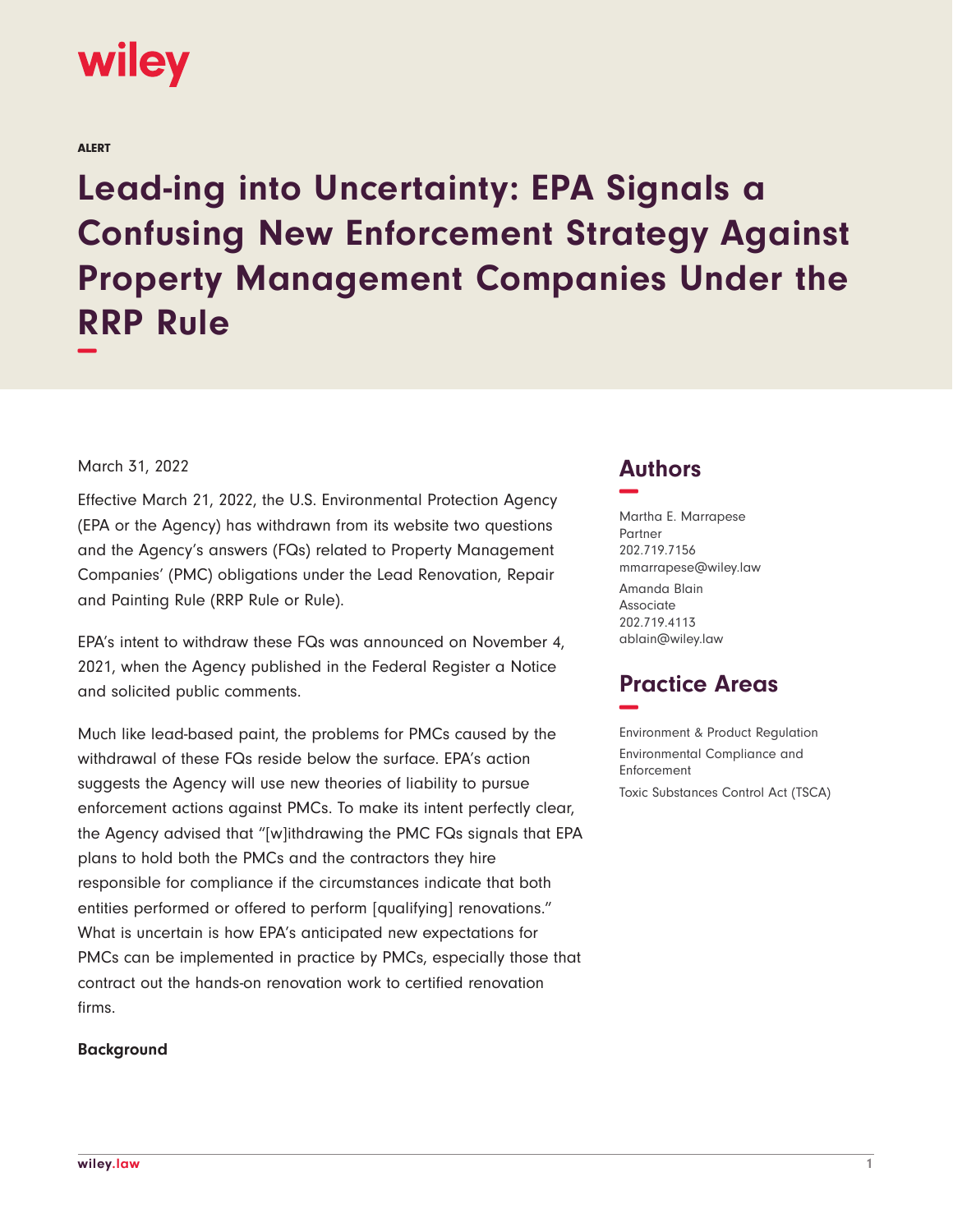The Toxic Substances Control Act (TSCA) requires EPA to "promulgate guidelines for the conduct of [covered] renovation and remodeling activities which may create a risk of exposure to dangerous levels of lead." 15 U.S. C. § 2682(c)(1). The RRP Rule "applies to all renovations performed for compensation" in specified housing and was designed, in part, to "ensure" that "[i]ndividuals performing renovations . . . are properly trained" and "renovators and firms performing these renovations are certified." 40 C.F.R. § 745.80. Of paramount importance for PMCs, the RRP Rule provides that "no firm may perform, offer, or claim to perform renovations without certification."

Although "offer[ing,] or claim[ing] to perform renovations" is also in scope, the actual performance of renovation work appears to be the crux of the Rule. Indeed, EPA's preamble to the Rule explained that it covered "firms that typically perform renovations, such as building contractors or home improvement contractors, as well as property management companies or owners of multi-family housing performing property maintenance activities that include renovations."

A few years after the RRP Rule was promulgated, EPA posted numerous FQs to its website, including ones that specifically addressed PMCs' potential liability under the RRP Rule. The two that EPA has withdrawn, effective as of March 21, 2022 are:

**Question (23002-13650)**: A property management company performs most of the clerical functions of the business, and hires plumbers, electricians, carpenters, etc., for its renovation needs. Does the property management company need firm certification?

**Answer**: A property management company acts as an agent for the landlord and has the same responsibilities as the landlord under the RRP rule. Therefore, if the property management company uses its own employees to do the work, the property management company must be a certified firm and one of the employees must be a certified renovator. If the property management company hires a renovation firm to perform the renovation, the property management company does not need firm or renovator certification, but the firm the property management company hires must be certified and must perform the renovation using a certified renovator that directs and provides on-the-job training to any workers that are not certified renovators.

**Question (23002-18348)**: If a property management company hires a certified firm to perform a renovation and the firm violates the RRP rule, for example, by failing to distribute the necessary materials or keep proper records, which entity is subject to enforcement action, the property manager or the certified firm?

**Answer**: It is the certified firm's responsibility to comply with the requirements of the RRP rule, and any enforcement action taken would be against the firm.

Along with EPA's statements at the time of the RRP Rule's issuance, these FQs demonstrated that EPA's intent with the RRP Rule was that it apply to those firms and individuals who actually "do the work" to perform a qualifying renovation. For over a decade, this is exactly how the Agency has applied the RRP Rule—an approach on which PMCs have come to rely and structure their businesses around.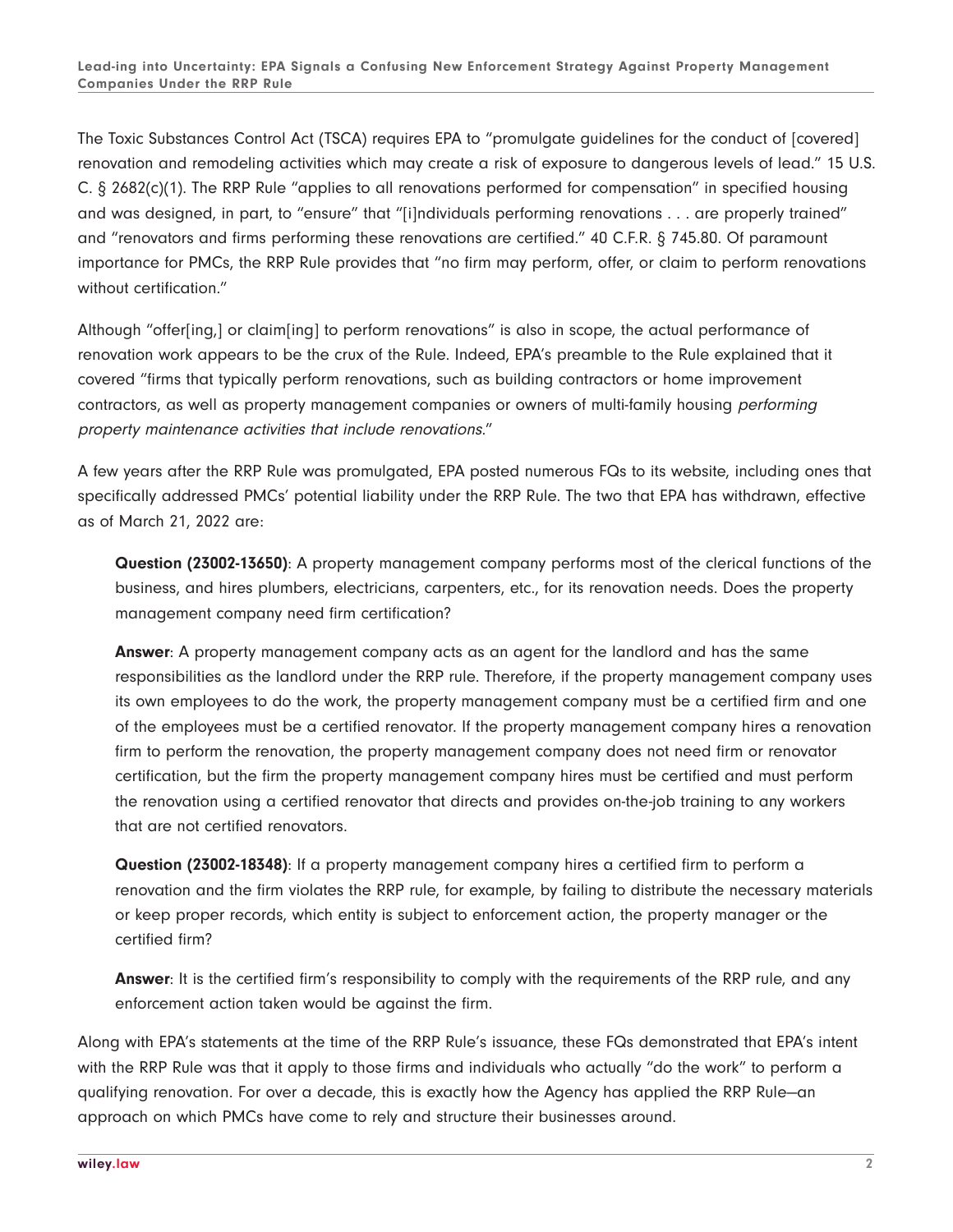On January 11, 2022, the Agency's Administrator signed a Memorandum approving the withdrawal of the FQs, effective March 21, 2022. As to the significance of EPA's actions, it is telling that the withdrawal of these FQs necessitated approval from the upper echelons of the Agency.

#### **Implementation Issues for PMs**

Compliance with the RRP Rule is no small task. It requires, among other things, a certification process and an obligation to comply with specific and detailed work practice and recordkeeping requirements. EPA's new expectation that a PMC will become a certified firm—even if they hire certified firms to conduct the renovation —creates a scenario where two or more firms must comply with the RRP Rule and its extensive obligations.

Without defining "perform[ing] or offer[ing] to perform" the qualifying renovations—terms which are also not defined in the RRP Rule itself—EPA's Notice gives examples of activities that "may establish that a PMC is performing a renovation for compensation and must comply with the RRP rule, even if the PMC uses an independent contractor instead of its own employees to do the specific activities that disturb paint surfaces." EPA provides examples of facts it will now take into consideration in determining whether a firm is obligated to comply with the RRP Rule when undertaking these activities on behalf of a property owner, such as:

- Soliciting and evaluating contractor bids;
- Applying for permits;
- Granting contractors access to the property;
- Overseeing contractor work on the property;
- Informing tenants of renovation activity; verifying completion of renovation activity; and
- Remitting payment to the contractors.

Regarding this list of activities the Agency's Notice included to identify conduct that may trigger a PMC's obligation to comply with the RRP Rule, the Agency expressed in the Memorandum that it had not drawn any legal conclusions regarding those activities. The Agency did not hesitate, however, to reaffirm that any of the identified activities performed for compensation "may" trigger compliance obligations for PMCs.

PMCs should familiarize themselves with the regulations to understand what certification entails. It is likely PMCs will need to establish new management protocols and make new investments in order to be compliant with all the requirements (e.g., three years of very detailed recordkeeping). Failure to comply with the RRP Rule could result in steep civil penalties—up to \$43,611 per day per violation—and even criminal fines of up to \$1,000,000 per violation for an organization's knowing violation of the Rule.

## **What PMCs—and Similarly-Situated Firms—Should Know**

By withdrawing these FQs—and providing additional rationale and explanation for doing so through the Notice and Memorandum—EPA has effectively demonstrated its intent to begin applying the RRP Rule against PMCs in a much broader manner than the Agency has in the past.